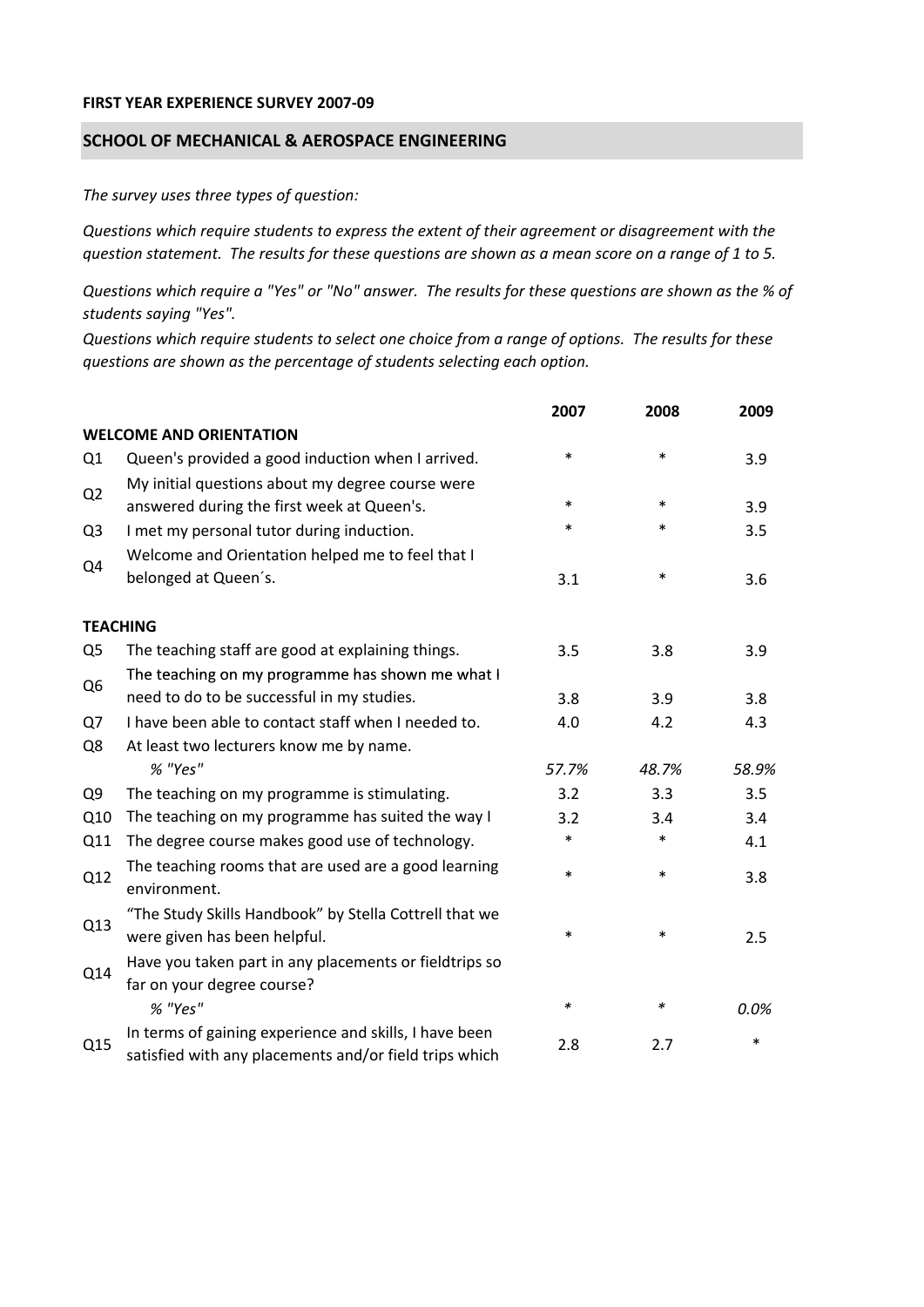|                 |                                                                                                      | 2007   | 2008   | 2009   |
|-----------------|------------------------------------------------------------------------------------------------------|--------|--------|--------|
|                 | <b>ASSESSMENT AND FEEDBACK</b>                                                                       |        |        |        |
| Q16             | Feedback on my work has been prompt (within three<br>weeks of submission of the work).               | 3.4    | 3.9    | 4.0    |
| Q17             | Feedback on my work has helped me in my learning.                                                    | 3.1    | 3.9    | 3.9    |
| Q18             | The criteria used in assessing work were made clear at<br>the beginning of my programme.             | 3.8    | 4.0    | 3.8    |
| Q19             | I am satisfied with my academic performance on my<br>modules.                                        | 3.2    | 3.3    | 3.6    |
|                 | <b>LEARNING RESOURCES</b>                                                                            |        |        |        |
| Q <sub>20</sub> | The library resources (eg, books, journals) are good<br>enough for my needs.                         | 4.1    | 3.7    | 4.0    |
| Q21             | The library services (eg, borrower services, information,<br>training) are good enough for my needs. | 4.1    | 3.8    | 4.0    |
|                 | Q22 I have been able to access computers when I needed to.                                           | 4.4    | 4.4    | 4.3    |
| <b>SERVICES</b> |                                                                                                      |        |        |        |
|                 | Where I have used them, I have been satisfied with the following:                                    |        |        |        |
| Q <sub>23</sub> | <b>Accommodation Office</b>                                                                          | 3.5    | 3.6    | 3.6    |
| Q <sub>24</sub> | <b>Admissions Office</b>                                                                             | 3.8    | 3.7    | 3.7    |
| Q <sub>25</sub> | <b>Campus Eating Places</b>                                                                          | $\ast$ | $\ast$ | 3.9    |
| Q <sub>26</sub> | Careers Services, Work Placement Centre, Jobshop                                                     | 3.4    | 3.2    | 3.6    |
| Q27             | <b>Counselling Service</b>                                                                           | $\ast$ | $\ast$ | 3.6    |
| Q <sub>28</sub> | <b>Disability Services</b>                                                                           | 3.3    | 3.3    | 3.8    |
| Q <sub>29</sub> | <b>Health Services</b>                                                                               | 3.2    | 2.9    | $\ast$ |
| Q30             | <b>Finance Office</b>                                                                                | 3.6    | 3.7    | 4.0    |
| Q31             | Learning Development Service                                                                         | $\ast$ | $\ast$ | 3.4    |
| Q <sub>32</sub> | Queen's International                                                                                | 3.0    | 3.0    | 3.7    |
| Q <sub>33</sub> | Queen's Sport (PEC)                                                                                  | $\ast$ | $\ast$ | 4.1    |
| Q34             | Student Jobshop                                                                                      | $\ast$ | $\ast$ | 3.7    |
| Q <sub>35</sub> | <b>Student Records and Examinations</b>                                                              | 3.7    | 3.4    | 4.0    |
| Q36             | <b>Student Support</b>                                                                               | 3.5    | 3.5    | $\ast$ |
| Q37             | <b>Student Guidance Centre</b>                                                                       | *      | 3.7    | 3.9    |
| Q <sub>38</sub> | <b>Students' Union</b>                                                                               | *      | $\ast$ | 4.4    |
| Q39             | <b>University Clubs and Societies</b>                                                                | *      | $\ast$ | 4.2    |
| Q40             | The Students' Union has enhanced my experience at<br>Queen's                                         | $\ast$ | $\ast$ | 3.8    |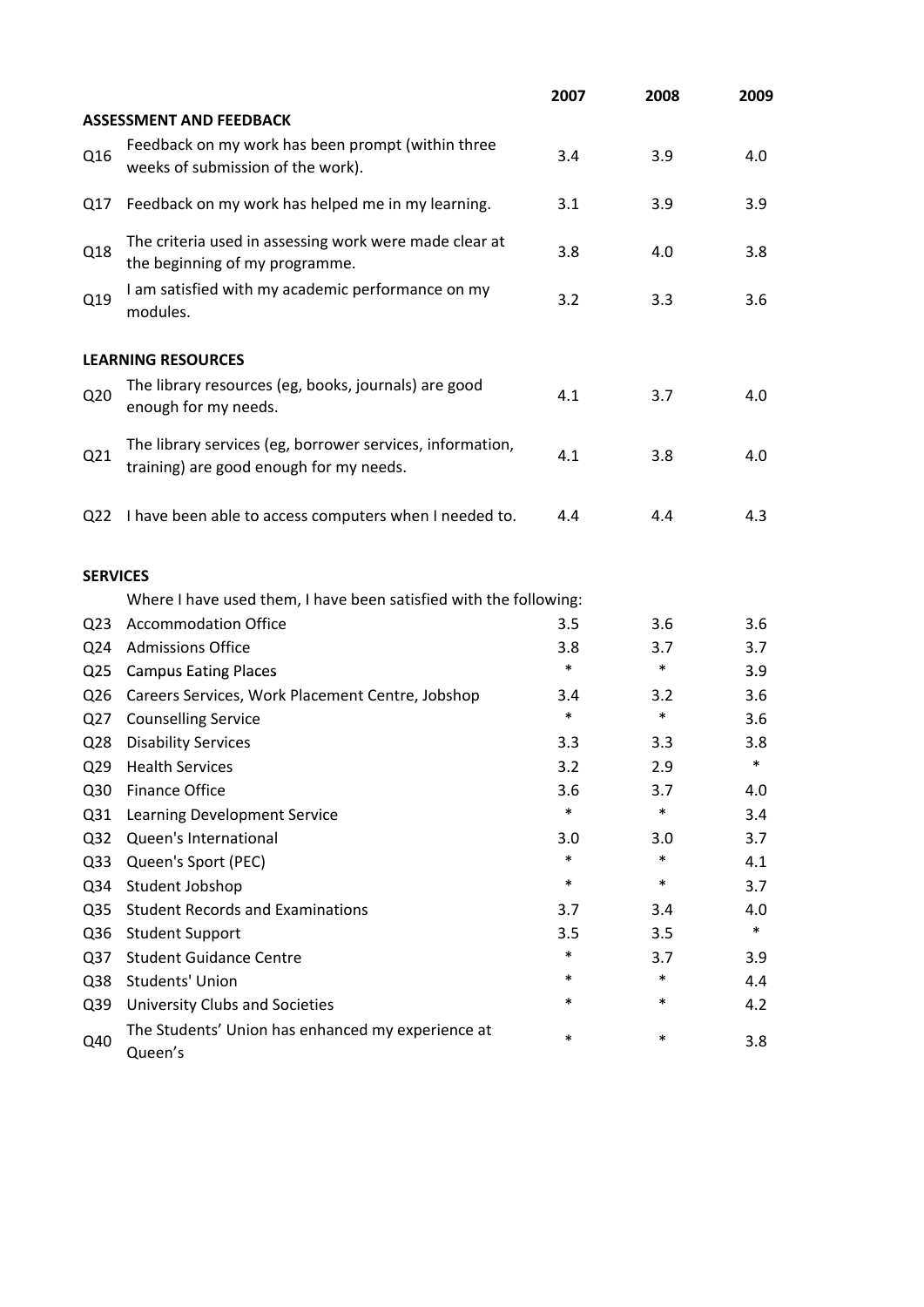|                 |                                                                                                  | 2007   | 2008   | 2009 |
|-----------------|--------------------------------------------------------------------------------------------------|--------|--------|------|
| <b>ADVICE</b>   |                                                                                                  |        |        |      |
|                 | I have received sufficient guidance about the academic choices open to me:                       |        |        |      |
| Q41             | Pre-Admission (from Admissions Office)                                                           | 3.2    | 3.5    | 3.4  |
| Q42             | Post-admission (from Schools, Academic Staff)                                                    | 3.2    | 3.5    | 3.7  |
| Q43             | From other staff in the School (once I had arrived at                                            | *      | $\ast$ | 3.5  |
| Q44             | Queen's information on tuition fees and bursaries was<br>helpful.                                | $\ast$ | $\ast$ | 3.5  |
|                 | The most useful source of information on tuition fees                                            |        |        |      |
| Q45             | and financial support was:                                                                       |        |        |      |
|                 | Secondary School                                                                                 | 38.5%  | 28.2%  | ∗    |
|                 | E&LB/LEA                                                                                         | 23.1%  | 25.6%  | *    |
|                 | <b>UCAS</b>                                                                                      | 26.9%  | 17.9%  |      |
|                 | Queen's literature (leaflets, correspondence)                                                    | 3.8%   | 15.4%  | *    |
|                 | Queen's website                                                                                  | 3.8%   | 7.7%   | *    |
|                 | Other                                                                                            | 3.8%   | 5.1%   | *    |
|                 | PERSONAL DEVELOPMENT                                                                             |        |        |      |
| Q46             | My programme requires me to work with other<br>students.                                         | 4.4    | 4.4    | 4.3  |
| Q47             | I have received sufficient advice about Personal<br>Development Planning (PDP).                  | 3.0    | 3.3    | 3.6  |
| Q48             | I am not as motivated towards my studies as I should<br>be.                                      | 2.5    | 2.8    | 2.6  |
| Q49             | Having Personal Tutors for first year students is a good<br>idea.                                | $\ast$ | $\ast$ | 3.9  |
| Q50             | I haven't done the background reading expected of me.                                            | 3.0    | 3.1    | 2.9  |
| Q51             | Academic work at this level is harder than I expected it<br>to be.                               | 2.9    | 2.9    | 2.9  |
| Q <sub>52</sub> | I feel I have made the right choice of programme.                                                | 3.8    | 3.6    | 4.2  |
| Q53             | I know what I want to do when I graduate.                                                        | 2.8    | 3.0    | 3.2  |
| Q54             | I am confident that my programme will lead to a job at<br>a level that matches my qualification. | 3.6    | 3.7    | 4.0  |
| Q <sub>55</sub> | I enjoy the social side of being at Queen's.                                                     | 4.2    | 3.9    | 4.2  |
| Q56             | I know about Degree Plus.                                                                        | $\ast$ | $\ast$ | 2.7  |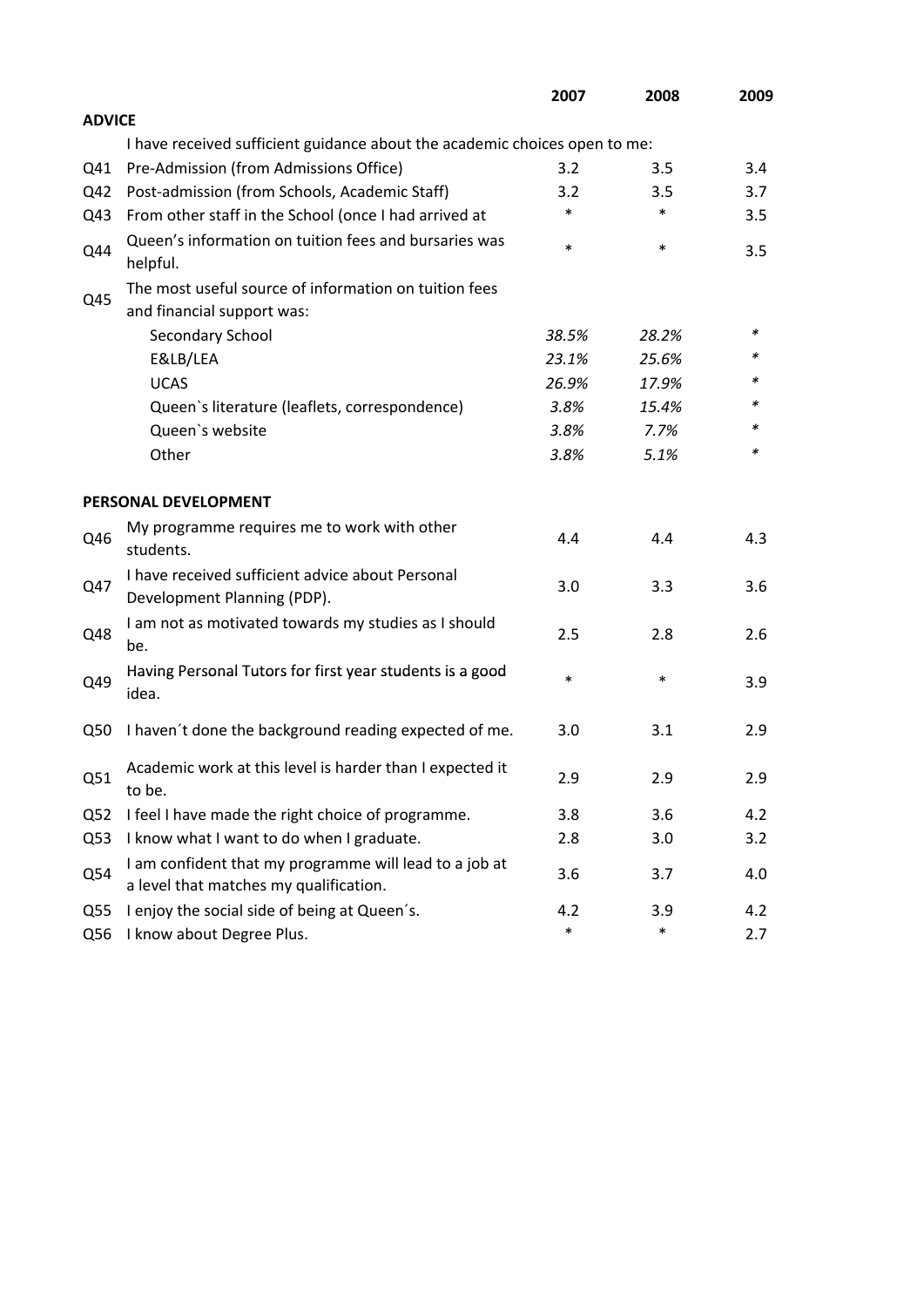|     |                                                                        | 2007  | 2008  | 2009  |
|-----|------------------------------------------------------------------------|-------|-------|-------|
|     | <b>ORGANISATION AND MANAGEMENT</b>                                     |       |       |       |
|     | How many hours of time-tabled classes (eg, lectures,                   |       |       |       |
| Q57 | tutorials, seminars, practicals) have you had scheduled                |       |       |       |
|     | $0-6$                                                                  | 0.0%  | 0.0%  | 0.0%  |
|     | $7 - 12$                                                               | 0.0%  | 0.0%  | 0.0%  |
|     | $13 - 18$                                                              | 15.4% | 7.7%  | 7.1%  |
|     | 19-24                                                                  | 65.4% | 56.4% | 76.8% |
|     | $25+$                                                                  | 19.2% | 35.9% | 16.1% |
|     | How many days per week during term-time do you                         |       |       |       |
| Q58 | typically come to Queen's to study?                                    |       |       |       |
|     | 1                                                                      | 0.0%  | 5.3%  | 0.0%  |
|     | $\overline{2}$                                                         | 0.0%  | 0.0%  | 1.9%  |
|     | 3                                                                      | 0.0%  | 0.0%  | 1.9%  |
|     | 4                                                                      | 19.2% | 2.6%  | 3.8%  |
|     | $5+$                                                                   | 80.8% | 92.1% | 92.3% |
|     |                                                                        |       |       |       |
|     | <b>STUDY LIFE BALANCE</b>                                              |       |       |       |
| Q59 | Where are you living while you are attending Queen's?                  |       |       |       |
|     | At Home                                                                | 40.0% | 46.2% | 33.9% |
|     | Other private accommodation                                            | 28.0% | 30.8% | 25.0% |
|     | University run accommodation                                           | 32.0% | 23.1% | 41.1% |
|     | Have you been required to take on employment (part-                    |       |       |       |
| Q60 | time, full-time) to finance yourself through university?               |       |       |       |
|     | % "Yes"                                                                | 61.5% | 74.4% | 57.1% |
| Q61 | Please select the number of hours you work in your job                 |       |       |       |
|     | per week:                                                              |       |       |       |
|     | $1 - 5$                                                                | 0.0%  | 3.4%  | 12.5% |
|     | $6 - 10$                                                               | 31.3% | 34.5% | 37.5% |
|     | $10 - 15$                                                              | 56.3% | 34.5% | 25.0% |
|     | $16 - 20$                                                              | 12.5% | 17.2% | 18.8% |
|     | $21 - 25$                                                              | 0.0%  | 3.4%  | 6.3%  |
|     | $26+$                                                                  | 0.0%  | 6.9%  | 0.0%  |
| Q62 | I find it difficult to balance academic and other commitments such as: |       |       |       |
|     | Social Life                                                            | 2.3   | 2.9   | 2.7   |
|     | Work (part-time, full-time)                                            | 2.6   | 2.9   | 3.1   |
|     | Caring for others (parent, partner, children)                          | 3.2   | 3.1   | 3.3   |